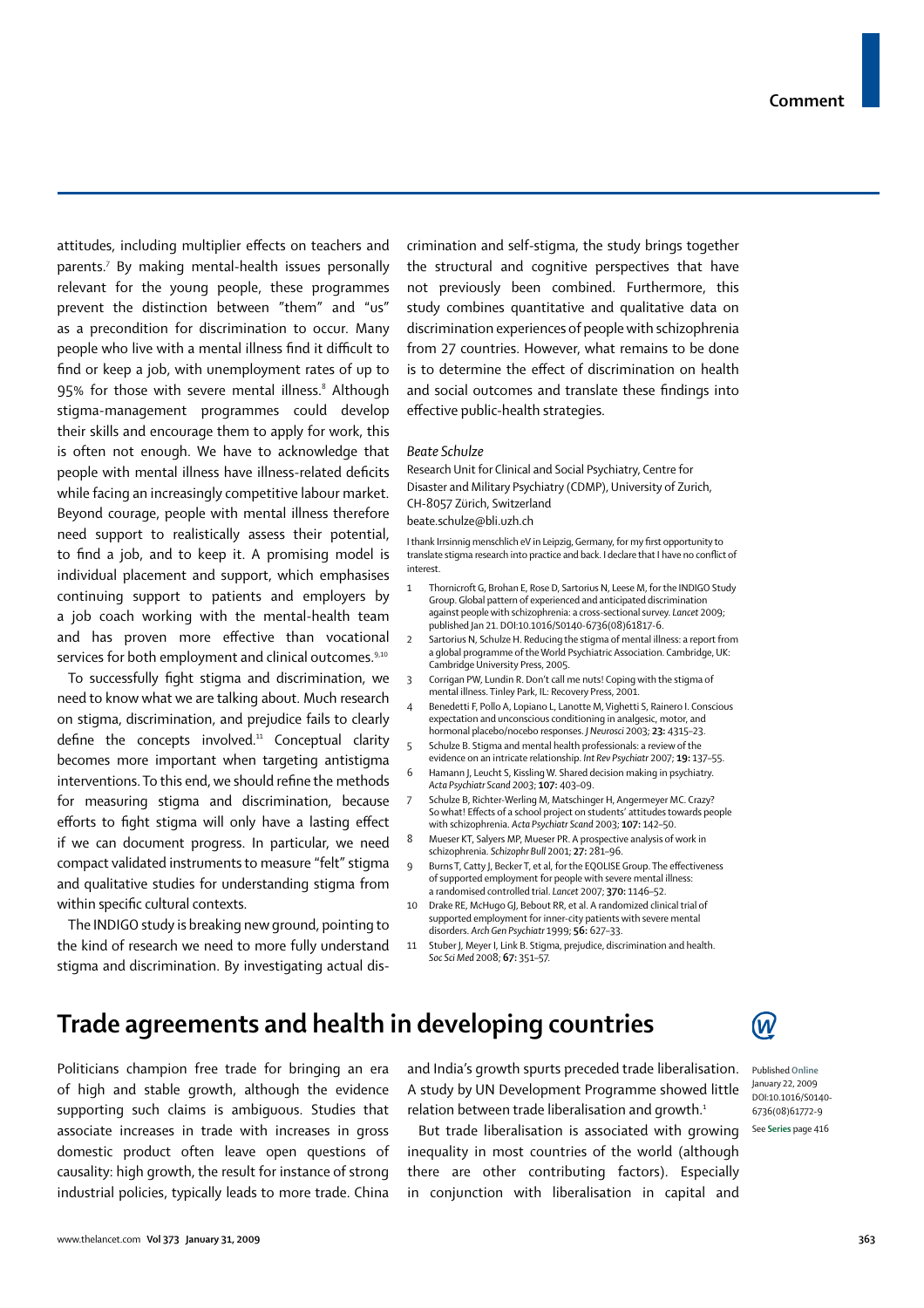Panos Pictures

# The printed journal includes an image merely for illustration

**Mariam Sabo has her own cotton field, independent of those of her husband and family, in Burkina Faso**

She cannot make money despite good yields because cotton prices are below production costs. Burkina Faso produces some of the world's highest quality, low-cost cotton, but huge American and European cotton subsidies are destroying the industry.

financial markets, trade liberalisation has brought unprecedented instability, even in countries with otherwise sound economic policies. Moreover, trade liberalisation has deprived developing countries, which are heavily dependent on tariffs, of needed revenues. The resulting combination of increases in poverty and social stress with decreased public spending is a prescription for decreases in health status. Even a relatively short episode of malnutrition from a severe downturn, of the kind that became all too common during the global financial crisis of 1997-98, can have lifelong consequences.<sup>2</sup>

But perhaps the most adverse consequences for health arise from provisions in trade agreements that are designed to restrict access to generic medicines. These include the TRIPS (Agreement on Trade-Related Aspects of Intellectual Property) provisions of the Uruguay Round Agreement of 1994 (as discussed by Richard Smith and colleagues in a paper in this Series<sup>3</sup>) and the data exclusivity provisions that have become a standard part of US<sup>4</sup> and European<sup>5</sup> bilateral trade agreements.

The fundamental problem with the intellectual property (patent) system is simple: it is based on restricting the use of knowledge.<sup>6</sup> There is no extra cost associated with an additional person gaining the benefits of knowledge. Restricting knowledge is thus inefficient, but the patent system also grants (temporary) monopoly power, which gives rise to enormous economic inefficiencies. In the USA, high prices make drugs particularly costly for people without insurance; in the developing world, people cannot afford brand-name drugs, but might be able to afford generics. Generic versions of first-line AIDS drugs, for instance, have reduced the cost of treatment by 99% since 2000, from US\$10 000 to \$130 per year.<sup>7</sup>

Advocates of intellectual property argue that such protection is necessary to provide incentives for research. But drug companies spend far more money on advertising and marketing than on research, far more on research for lifestyle drugs than on life-saving drugs, and almost no money on diseases afflicting the poor countries, such as malaria. The reason is economics: companies direct their research where the money is, regardless of the value to society. Poor people cannot pay for drugs, so there is little research on their diseases, no matter what the costs to society.

There is, moreover, little relation between private rewards and social returns. A me-too drug can be highly profitable, even if its value to society is limited. Similarly, companies raced to beat the human genome project to obtain patents on genes, such as *BRCA1* and *BRCA2* in breast cancer. The value of these efforts was minimal: the knowledge was produced a little sooner than it would have been otherwise. But the cost to society was enormous, encompassing far more than the wasted duplication of research. In the USA, the high price that Myriad Genetics, the holder of the *BRCA* patents, will charge for genetic tests—over \$2500—means that many women, who could otherwise have been tested, discovered that they were at risk, and taken appropriate remediation, might die instead.<sup>8</sup>

Trade advocates claim that in the World Trade Organization (WTO) there are built-in flexibilities that allow access to life-saving drugs through compulsory licensing. But these provisions were designed to make it difficult for countries to issue such licences. If they wanted developing countries to have access to essential drugs, they should have allowed automatic